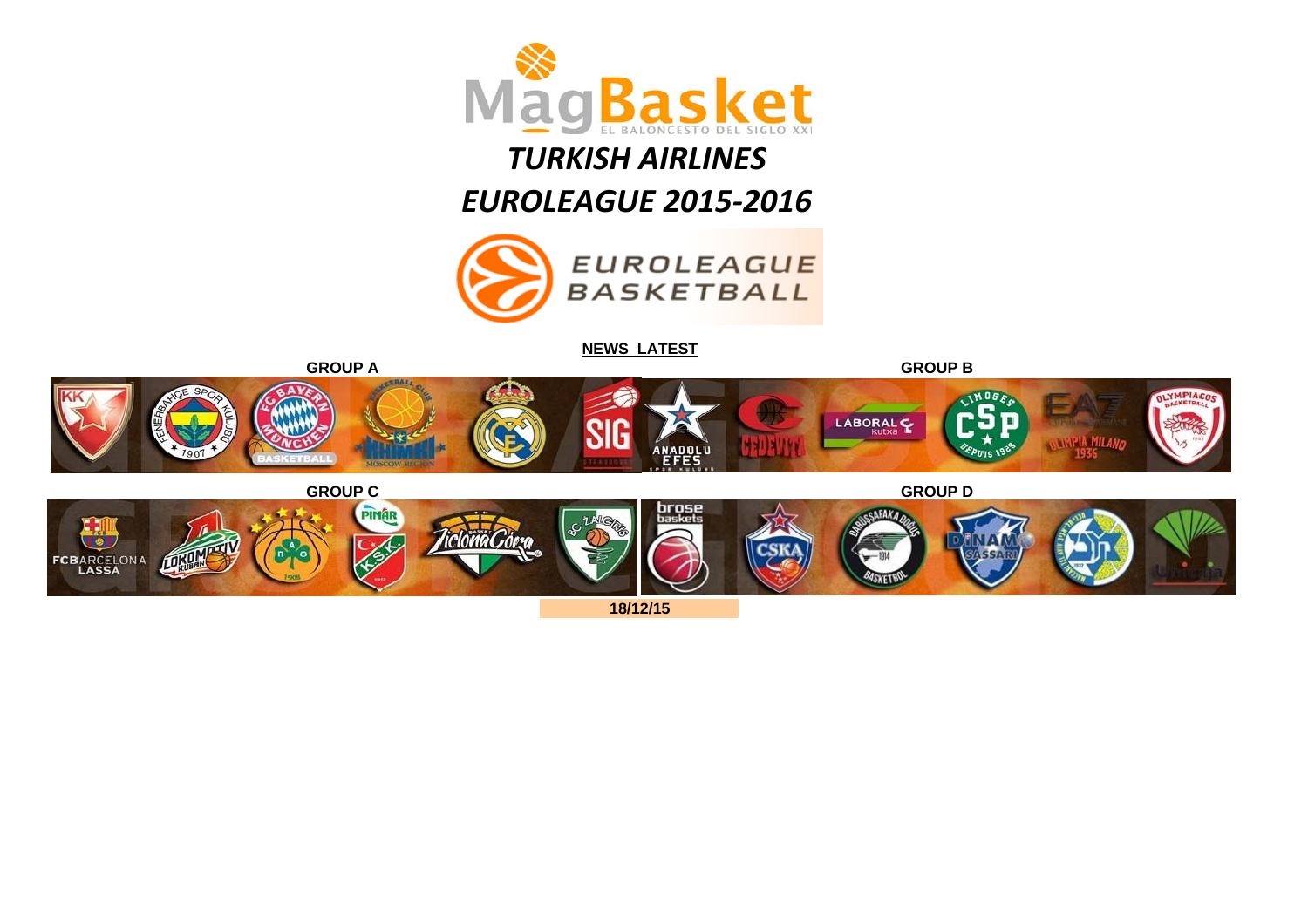## **EUROLEAGUE 2015-2016**

#### **GROUP A**

| 2015-16 Regular Season Round 01                        |           | 2015-16 Regular Season Round 06       |
|--------------------------------------------------------|-----------|---------------------------------------|
| <b>CRVENA ZVEZDA TELEKOM BELGRADE-STRASBOURG</b>       | 81-59     | <b>REAL MADRID--KHIMKI MOSCOW REG</b> |
| <b>FENERBAHCE ISTANBUL-FC BAYERN MUNICH</b>            | 74-67     | <b>FC BAYERN MUNICH-FENERBAHCE IS</b> |
| <b>KHIMKI MOSCOW REGION-REAL MADRID</b>                | 84-70     | <b>STRASBOURG--CRVENA ZVEZDA TEL</b>  |
| 2015-16 Regular Season Round 02                        |           | 2015-16 Regular Season Round 07       |
| FC BAYERN MUNICH--KHIMKI MOSCOW REGION                 | 69-60     | <b>KHIMKI MOSCOW REGION-FC BAYER</b>  |
| <b>REAL MADRID--CRVENA ZVEZDA TELEKOM BELGRADE</b>     | 98-71     | <b>FENERBAHCE ISTANBUL-STRASBOU</b>   |
| <b>STRASBOURG-FENERBAHCE ISTANBUL</b>                  | $91 - 70$ | <b>CRVENA ZVEZDA TELEKOM BELGRAI</b>  |
| 2015-16 Regular Season Round 03                        |           | 2015-16 Regular Season Round 08       |
| <b>KHIMKI MOSCOW-CRVENA ZVEZDA TELEKOM BELGRADE</b>    | $91 - 53$ | <b>REAL MADRID-FENERBAHCE ISTANB</b>  |
| <b>FENERBAHCE ISTANBUL REAL MADRID</b>                 | 77-66     | <b>CRVENA ZVEZDA BELGRADE-KHIMKI</b>  |
| FC BAYERN MUNICH STRASBOURG                            | 76-61     | <b>STRASBOURG-FC BAYERN MUNICH</b>    |
| 2015-16 Regular Season Round 04                        |           | 2015-16 Regular Season Round 09       |
| <b>KHIMKI MOSCOW REGION-STRASBOURG</b>                 | 88-62     | <b>FC BAYERN MUNICH-REAL MADRID</b>   |
| <b>REAL MADRID-FC BAYERN MUNICH</b>                    | 101-99    | <b>STRASBOURG--KHIMKI MOSCOW REG</b>  |
| <b>CRVENA ZVEZDA BELGRADE--FENERBAHCE ISTANBUL</b>     | 60-74     | <b>FENERBAHCE ISTANBUL-CRVENA ZV</b>  |
| 2015-16 Regular Season Round 05                        |           | 2015-16 Regular Season Round 10       |
| <b>FC BAYERN MUNICH-CRVENA ZVEZDA TELEKOM BELGRADE</b> | 79-90     | <b>KHIMKI MOSCOW REGION-FENERBAL</b>  |
| <b>STRASBOURG--REAL MADRID</b>                         | 93-86     | <b>REAL MADRID--STRASBOURG</b>        |
| <b>FENERBAHCE ISTANBUL--KHIMKI MOSCOW REGION</b>       | 88-83     | <b>CRVENA ZVEZDA TELEKOM BELGRAI</b>  |
|                                                        |           |                                       |

#### **GROUP B**

| 2015-16 Regular Season Round 01                          |        | 2015-16 Regular Season Round 06          |
|----------------------------------------------------------|--------|------------------------------------------|
| <b>OLYMPIACOS PIRAEUS-CEDEVITA ZAGREB</b>                | 76-61  | <b>CEDEVITA ZAGREB--OLYMPIACOS PIF</b>   |
| <b>LIMOGES CSP-ANADOLU EFES ISTANBUL</b>                 | 77-89  | <b>LABORAL KUTXA VITORIA -- EA7 EMP(</b> |
| EA7 EMPORIO ARMANI MILAN-LABORAL KUTXA VITORIA           | 78-76  | <b>ANADOLU EFES ISTANBUL--LIMOGES</b>    |
| 2015-16 Regular Season Round 02                          |        | 2015-16 Regular Season Round 07          |
| <b>ANADOLU EFES ISTANBUL--EA7 EMPORIO ARMANI MILAN</b>   | 89-73  | <b>LIMOGES CSP-CEDEVITA ZAGREB</b>       |
| <b>CEDEVITA ZAGREB-LIMOGES CSP</b>                       | 80-84  | <b>EA7 EMPORIO ARMANI MILAN-ANADO</b>    |
| <b>LABORAL KUTXA VITORIA GASTEIZ--OLYMPIACOS PIRAEUS</b> | 96-89  | <b>OLYMPIACOS PIRAEUS LABORAL KUT</b>    |
| 2015-16 Regular Season Round 03                          |        | 2015-16 Regular Season Round 08          |
| <b>ANADOLU EFES ISTANBUL CEDEVITA ZAGREB</b>             | 75-81  | <b>CEDEVITA ZAGREB--ANADOLU EFES  </b>   |
| <b>LIMOGES CSP-LABORAL KUTXA VITORIA GASTEIZ</b>         | 71-107 | <b>LABORAL KUTXA VITORIA GASTEIZ-I</b>   |
| <b>EA7 EMPORIO ARMANI MILAN-OLYMPIACOS PIRAEUS</b>       | 66-71  | <b>OLYMPIACOS PIRAEUS-EA7 EMPORI</b>     |
| 2015-16 Regular Season Round 04                          |        | 2015-16 Regular Season Round 09          |
| LABORAL KUTXA VITORIA GASTEIZ-ANADOLU EFES ISTANBUL      | 92-90  | <b>ANADOLU EFES ISTANBUL--LABORAL</b>    |
| <b>EA7 EMPORIO ARMANI MILAN-CEDEVITA ZAGREB</b>          | 68-77  | <b>LIMOGES CSP--OLYMPIACOS PIRAEU</b>    |
| <b>OLYMPIACOS PIRAEUS--LIMOGES CSP</b>                   | 75-49  | <b>CEDEVITA ZAGREB--EA7 EMPORIO AF</b>   |
| 2015-16 Regular Season Round 05                          |        | 2015-16 Regular Season Round 10          |
| <b>ANADOLU EFES ISTANBUL--OLYMPIACOS PIRAEUS</b>         | 87-91  | <b>LABORAL KUTXA VITORIA GASTEIZ-0</b>   |
| <b>LIMOGES CSP--EA7 EMPORIO ARMANI MILAN</b>             | 74-65  | <b>EA7 EMPORIO ARMANI MILAN-LIMOG</b>    |
| CEDEVITA ZAGREB--LABORAL KUTXA VITORIA GASTEIZ           | 76-67  | <b>OLYMPIACOS PIRAEUS--ANADOLU EF</b>    |
|                                                          |        |                                          |



| 0 <sub>1</sub>               |           | 2015-16 Regular Season Round 06                        |              |
|------------------------------|-----------|--------------------------------------------------------|--------------|
| RADE-STRASBOURG              | $81 - 59$ | <b>REAL MADRID--KHIMKI MOSCOW REGION</b>               | $82 - 85$    |
| RN MUNICH:                   | 74-67     | FC BAYERN MUNICH-FENERBAHCE ISTANBUL                   | 67-84        |
| IADRID                       | 84-70     | <b>STRASBOURG--CRVENA ZVEZDA TELEKOM BELGRADE</b>      | 78-75        |
| 02                           |           | 2015-16 Regular Season Round 07                        |              |
| <b>COW REGION</b>            | 69-60     | KHIMKI MOSCOW REGION-FC BAYERN MUNICH                  | <u>70-81</u> |
| <b>ELEKOM BELGRADE</b>       | $98 - 71$ | <b>FENERBAHCE ISTANBUL-STRASBOURG</b>                  | 81-64        |
| <b>ANBUL</b>                 | $91 - 70$ | <b>CRVENA ZVEZDA TELEKOM BELGRADE-REAL MADRID-</b>     | 94-88        |
| 03                           |           | 2015-16 Regular Season Round 08                        |              |
| <b>A TELEKOM BELGRADE</b>    | $91 - 53$ | <b>REAL MADRID-FENERBAHCE ISTANBUL</b>                 | 80-73        |
| <b>\DRID</b>                 | $77 - 66$ | <b>CRVENA ZVEZDA BELGRADE-KHIMKI MOSCOW REGION</b>     | $96 - 91$    |
| G                            | 76-61     | <b>STRASBOURG--FC BAYERN MUNICH</b>                    | 69-82        |
| 04                           |           | 2015-16 Regular Season Round 09                        |              |
| <b>BOURG</b>                 | 88-62     | <b>FC BAYERN MUNICH-REAL MADRID</b>                    | 67-86        |
| ж                            | 101-99    | <b>STRASBOURG--KHIMKI MOSCOW REGION</b>                | 69-78        |
| <b>IERBAHCE ISTANBUL</b>     | 60-74     | <b>FENERBAHCE ISTANBUL--CRVENA ZVEZDA BELGRADE</b>     | 79-61        |
| 05                           |           | 2015-16 Regular Season Round 10                        |              |
| <b>EZDA TELEKOM BELGRADE</b> | 79-90     | <b>KHIMKI MOSCOW REGION--FENERBAHCE ISTANBUL</b>       | 68-70        |
|                              | 93-86     | <b>REAL MADRID--STRASBOURG</b>                         | $97 - 65$    |
| <b>MOSCOW REGION</b>         | 88-83     | <b>CRVENA ZVEZDA TELEKOM BELGRADE-FC BAYERN MUNICH</b> | 85-76        |

|                               |        | 2015-16 Regular Season Round 06                             |       |
|-------------------------------|--------|-------------------------------------------------------------|-------|
| B                             | 76-61  | <b>CEDEVITA ZAGREB-OLYMPIACOS PIRAEUS</b>                   | 70-83 |
|                               | 77-89  | LABORAL KUTXA VITORIA -- EA7 EMPORIO ARMANI MILAN           | 94-82 |
| <b>UTXA VITORIA</b>           | 78-76  | <b>ANADOLU EFES ISTANBUL-LIMOGES CSP</b>                    | 92-74 |
|                               |        | 2015-16 Regular Season Round 07                             |       |
| <b>ARMANI MILAN</b>           | 89-73  | <b>LIMOGES CSP-CEDEVITA ZAGREB</b>                          | 69-78 |
|                               | 80-84  | <b>EA7 EMPORIO ARMANI MILAN ANADOLU EFES ISTANBUL</b>       | 88-84 |
| <b><i>IPIACOS PIRAEUS</i></b> | 96-89  | <b>OLYMPIACOS PIRAEUS LABORAL KUTXA VITORIA GASTEIZ</b>     | 59-52 |
|                               |        | 2015-16 Regular Season Round 08                             |       |
| <b>SREB</b>                   | 75-81  | <b>CEDEVITA ZAGREB--ANADOLU EFES ISTANBUL</b>               | 75-81 |
| <b>GASTEIZ</b>                | 71-107 | <b>LABORAL KUTXA VITORIA GASTEIZ-LIMOGES CSP</b>            | 92-56 |
| <b>DS PIRAEUS</b>             | 66-71  | <b>OLYMPIACOS PIRAEUS-EA7 EMPORIO ARMANI MILAN</b>          | 73-63 |
|                               |        | 2015-16 Regular Season Round 09                             |       |
| <b>DOLU EFES ISTANBUL</b>     | 92-90  | <b>ANADOLU EFES ISTANBUL--LABORAL KUTXA VITORIA GASTEIZ</b> | 95-86 |
| <b>ZAGREB</b>                 | 68-77  | <b>LIMOGES CSP--OLYMPIACOS PIRAEUS</b>                      | 67-76 |
|                               | 75-49  | <b>CEDEVITA ZAGREB-EA7 EMPORIO ARMANI MILAN</b>             | 82-85 |
|                               |        | 2015-16 Regular Season Round 10                             |       |
| <b>PIRAEUS</b>                | 87-91  | <b>LABORAL KUTXA VITORIA GASTEIZ-CEDEVITA ZAGREB</b>        | 92-70 |
| .AN                           | 74-65  | <b>EA7 EMPORIO ARMANI MILAN-LIMOGES CSP</b>                 | 69-77 |
| ORIA GASTEIZ                  | 76-67  | <b>OLYMPIACOS PIRAEUS-ANADOLU EFES ISTANBUL</b>             | 68-81 |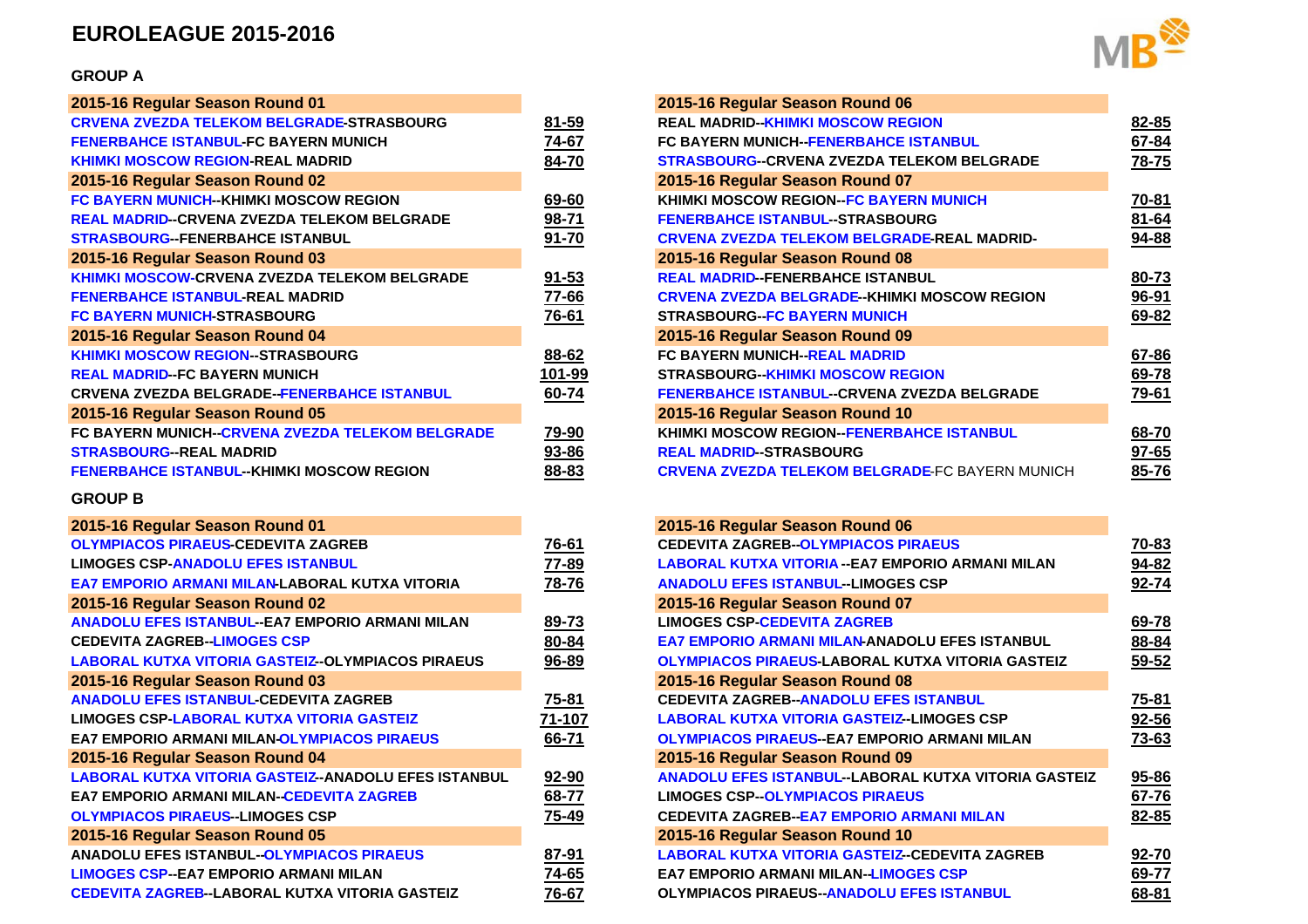## **EUROLEAGUE 2015-2016**

#### **GROUP C**

|           | 2015-16 Regular Season Round 06       |
|-----------|---------------------------------------|
| 71-62     | <b>ZALGIRIS KAUNAS-STELMET ZIELON</b> |
| 70-81     | <b>FC BARCELONA LASSA-PINAR KARS</b>  |
| 62-66     | PANATHINAIKOS ATHENS-LOKOMOT          |
|           | 2015-16 Regular Season Round 07       |
| 85-73     | <b>STELMET ZIELONA GORA--FC BARCE</b> |
| 74-76     | <b>LOKOMOTIV KUBAN KRASNODAR-ZA</b>   |
| 78-72     | PINAR KARSIYAKA IZMIR-PANATHINA       |
|           | 2015-16 Regular Season Round 08       |
| 66-68     | <b>ZALGIRIS KAUNAS-PINAR KARSIYAK</b> |
| 77-52     | <b>LOKOMOTIV KUBAN KRASNODAR-STI</b>  |
| 75-83     | <b>PANATHINAIKOS ATHENS-FC BARCE</b>  |
|           | 2015-16 Regular Season Round 09       |
| 72-53     | PINAR KARSIYAKA IZMIR-LOKOMOTI'       |
| 78-85     | <b>FC BARCELONA LASSA-ZALGIRIS KA</b> |
| 71-68     | <b>PANATHINAIKOS ATHENS-STELMET 2</b> |
|           | 2015-16 Regular Season Round 10       |
| 72-68     | <b>ZALGIRIS KAUNAS--PANATHINAIKOS</b> |
| 77-66     | <b>LOKOMOTIV KUBAN KRASNODAR--FC</b>  |
| $91 - 56$ | STELMET ZIELONA GORA--PINAR KAF       |
|           |                                       |

#### **GROUP D**

# **2015-16 Regular Season Round 01 2015-16 Regular Season Round 06**

| <b>CSKA MOSCOW-MACCABI FOX TEL AVIV</b>                  | 100-69 | <b>MACCABI FOX TEL AVIV--CSKA MOSC</b> |
|----------------------------------------------------------|--------|----------------------------------------|
| DARUSSAFAKA DOGUS ISTANBUL- BANCO DI SARDEGNA            | 83-74  | <b>BROSE BASKETS BAMBERG-UNICAJ</b>    |
| <b>UNICAJA MALAGA-BROSE BASKETS BAMBERG</b>              | 76-71  | <b>DINAMO BANCO DI SARDEGNA SASS</b>   |
| 2015-16 Regular Season Round 02                          |        | 2015-16 Regular Season Round 07        |
| <b>MACCABI FOX TEL AVIV-UNICAJA MALAGA</b>               | 82-93  | UNICAJA MALAGA-MACCABI FOX TEI         |
| <b>BROSE BASKETS BAMBERG--DARUSSAFAKA DOGUS ISTANBUL</b> | 86-76  | <b>CSKA MOSCOW--DINAMO BANCO DI S</b>  |
| DINAMO BANCO DI SARDEGNA SASSARI-CSKA MOSCOW             | 78-107 | DARUSSAFAKA DOGUS ISTANBUL-BI          |
| 2015-16 Regular Season Round 03                          |        | 2015-16 Regular Season Round 08        |
| <b>CSKA MOSCOW-BROSE BASKETS BAMBERG</b>                 | 83-77  | <b>DINAMO BANCO DI SARDEGNA SASSA</b>  |
| <b>MACCABI FOX TEL AVIV-DINAMO BANCO DI SARDEGNA</b>     | 79-63  | <b>BROSE BASKETS BAMBERG--CSKA M</b>   |
| UNICAJA MALAGA-DARUSSAFAKA DOGUS ISTANBUL                | 81-69  | <b>DARUSSAFAKA DOGUS ISTANBUL--UI</b>  |
| 2015-16 Regular Season Round 04                          |        | 2015-16 Regular Season Round 09        |
| <b>DARUSSAFAKA DOGUS ISTANBUL-CSKA MOSCOW</b>            | 77-66  | <b>MACCABI FOX TEL AVIV-BROSE BAS</b>  |
| <b>BROSE BASKETS BAMBERG--MACCABI FOX TEL AVIV</b>       | 75-80  | <b>DINAMO BANCO DI SARDEGNA SASSA</b>  |
| UNICAJA MALAGA-DINAMO BANCO DI SARDEGNA SASSARI          | 80-62  | <b>CSKA MOSCOW--DARUSSAFAKA DOG</b>    |
| 2015-16 Regular Season Round 05                          |        | 2015-16 Regular Season Round 10        |
| <b>MACCABI FOX TEL AVIV-DARUSSAFAKA DOGUS ISTANBUL</b>   | 73-84  | <b>DARUSSAFAKA DOGUS ISTANBUL-M</b>    |
| <b>CSKA MOSCOW-UNICAJA MALAGA</b>                        | 78-86  | <b>BROSE BAMBERG--DINAMO BANCO D</b>   |
| DINAMO BANCO DI SARDEGNA SASSARI-BROSE BAMBERG           | 73-90  | UNICAJA MALAGA-CSKA MOSCOW             |
|                                                          |        |                                        |



|                        |           | 2015-16 Regular Season Round 06                       |           |
|------------------------|-----------|-------------------------------------------------------|-----------|
| <b>LASSA</b>           | 71-62     | <b>ZALGIRIS KAUNAS--STELMET ZIELONA GORA</b>          | 67-56     |
| <b>IINAIKOS ATHENS</b> | 70-81     | FC BARCELONA LASSA--PINAR KARSIYAKA IZMIR             | 107-79    |
| AS                     | 62-66     | <b>PANATHINAIKOS ATHENS-LOKOMOTIV KUBAN KRASNODAR</b> | 71-77     |
|                        |           | 2015-16 Regular Season Round 07                       |           |
| \KA IZMIR              | $85 - 73$ | <b>STELMET ZIELONA GORA--FC BARCELONA LASSA</b>       | $64 - 93$ |
| <b>RASNODAR</b>        | $74 - 76$ | LOKOMOTIV KUBAN KRASNODAR-ZALGIRIS KAUNAS             | $80 - 50$ |
| A GORA                 | 78-72     | PINAR KARSIYAKA IZMIR-PANATHINAIKOS ATHENS            | 66-69     |
|                        |           | 2015-16 Regular Season Round 08                       |           |
| AS                     | 66-68     | ZALGIRIS KAUNAS--PINAR KARSIYAKA IZMIR                | 74-52     |
| <b>ATHENS</b>          | 77-52     | LOKOMOTIV KUBAN KRASNODAR-STELMET ZIELONA GORA        | $51 - 66$ |
| <b>JBAN KRASNODAR</b>  | 75-83     | <b>PANATHINAIKOS ATHENS-FC BARCELONA LASSA</b>        | 93-86     |
|                        |           | 2015-16 Regular Season Round 09                       |           |
| KARSIYAKA IZMIR        | 72-53     | PINAR KARSIYAKA IZMIR--LOKOMOTIV KUBAN KRASNODAR      | 78-88     |
| A                      | 78-85     | <b>FC BARCELONA LASSA-ZALGIRIS KAUNAS</b>             | 88-92     |
| <b>S ATHENS</b>        | 71-68     | <b>PANATHINAIKOS ATHENS-STELMET ZIELONA GORA</b>      | 82-51     |
|                        |           | 2015-16 Regular Season Round 10                       |           |
| AN KRASNODAR           | 72-68     | ZALGIRIS KAUNAS--PANATHINAIKOS ATHENS                 | 72-75     |
| <b>NA GORA</b>         | 77-66     | LOKOMOTIV KUBAN KRASNODAR--FC BARCELONA LASSA         | 78-74     |
| IAS.                   | 91-56     | STELMET ZIELONA GORA--PINAR KARSIYAKA IZMIR           | $81 - 83$ |
|                        |           |                                                       |           |

| 01                         |        | 2015-16 Regular Season Round 06                           |           |
|----------------------------|--------|-----------------------------------------------------------|-----------|
| L AVIV                     | 100-69 | <b>MACCABI FOX TEL AVIV--CSKA MOSCOW</b>                  | 82-88     |
| - BANCO DI SARDEGNA        | 83-74  | <b>BROSE BASKETS BAMBERG--UNICAJA MALAGA</b>              | 73-53     |
| <b>FS BAMBERG</b>          | 76-71  | <b>DINAMO BANCO DI SARDEGNA SASSARI-DARUSSAFAKA DOGUS</b> | 60-68     |
| 02                         |        | 2015-16 Regular Season Round 07                           |           |
| <b>MALAGA</b>              | 82-93  | UNICAJA MALAGA-MACCABI FOX TEL AVIV                       | $82 - 68$ |
| USSAFAKA DOGUS ISTANBUL    | 86-76  | <b>CSKA MOSCOW--DINAMO BANCO DI SARDEGNA SASSARI</b>      | 93-87     |
| SSARI-CSKA MOSCOW          | 78-107 | DARUSSAFAKA DOGUS ISTANBUL-BROSE BASKETS BAMBERG          | 54-65     |
| 03                         |        | 2015-16 Regular Season Round 08                           |           |
| <b>BAMBERG</b>             | 83-77  | DINAMO BANCO DI SARDEGNA SASSARI-MACCABI TEL AVIV         | 74-76     |
| <b>BANCO DI SARDEGNA</b>   | 79-63  | <b>BROSE BASKETS BAMBERG-CSKA MOSCOW</b>                  | 88-100    |
| <b>A DOGUS ISTANBUL</b>    | 81-69  | DARUSSAFAKA DOGUS ISTANBUL-UNICAJA MALAGA                 | 63-57     |
| 04                         |        | 2015-16 Regular Season Round 09                           |           |
| --CSKA MOSCOW              | 77-66  | <b>MACCABI FOX TEL AVIV--BROSE BASKETS BAMBERG</b>        | 85-65     |
| <b>CABI FOX TEL AVIV</b>   | 75-80  | DINAMO BANCO DI SARDEGNA SASSARI-UNICAJA MALAGA           | 65-77     |
| O DI SARDEGNA SASSARI      | 80-62  | <b>CSKA MOSCOW--DARUSSAFAKA DOGUS ISTANBUL</b>            | 94-66     |
| 05                         |        | 2015-16 Regular Season Round 10                           |           |
| AFAKA DOGUS ISTANBUL       | 73-84  | <b>DARUSSAFAKA DOGUS ISTANBUL-MACCABI FOX TEL AVIV</b>    | 66-70     |
| А                          | 78-86  | <b>BROSE BAMBERG-DINAMO BANCO DI SARDEGNA SASSARI</b>     | $86 - 54$ |
| <b>SSARI-BROSE BAMBERG</b> | 73-90  | UNICAJA MALAGA-CSKA MOSCOW                                | 76-88     |
|                            |        |                                                           |           |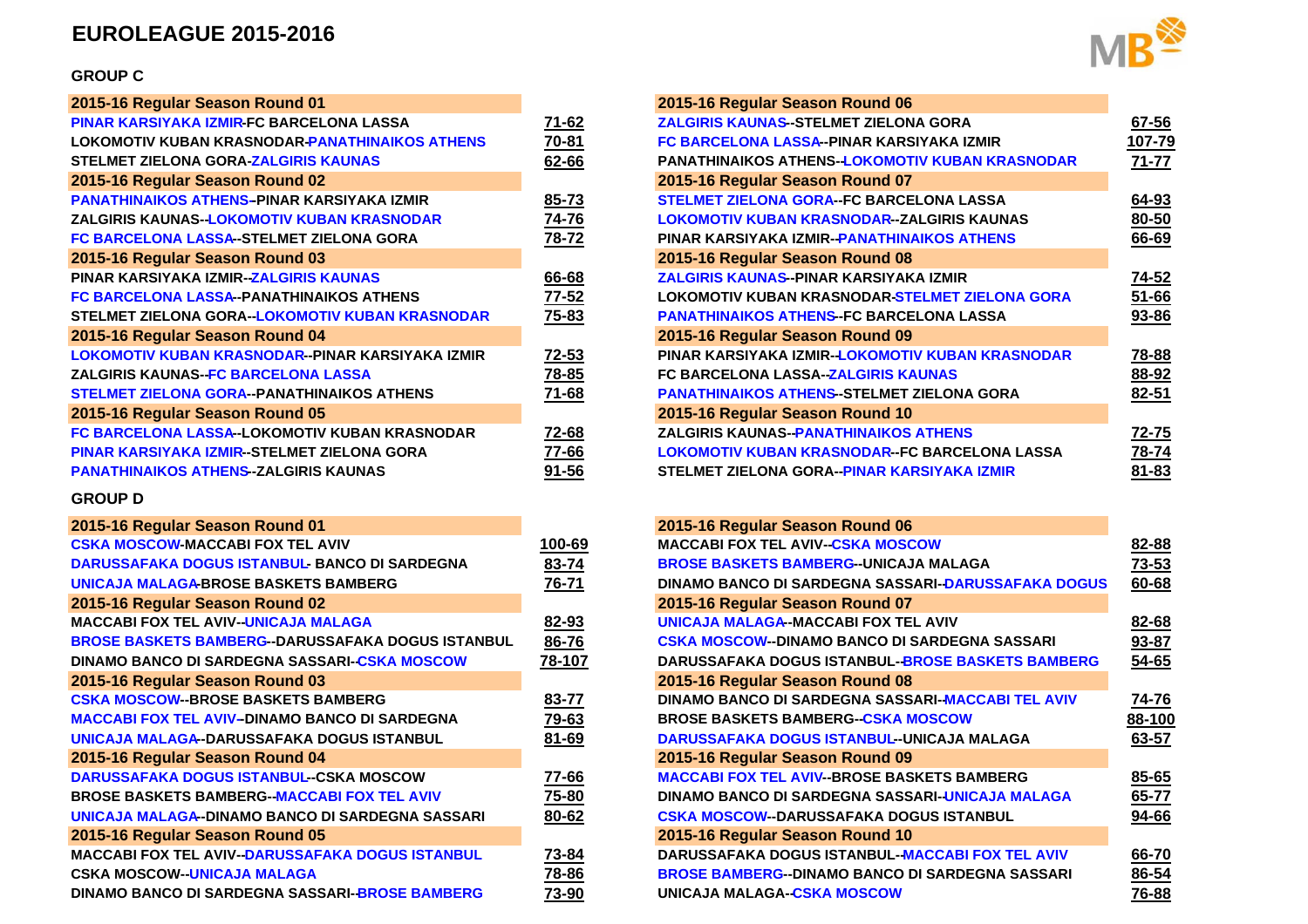# **Standings**

**2015-16 Regular Season Round 9 (10-11/12/15)**



| T16 | <b>GROUP A</b>                                  | W |                | <b>POINTS+</b> | <b>POINTS-</b> | $+/-$  |
|-----|-------------------------------------------------|---|----------------|----------------|----------------|--------|
|     | <b>1-GE Fenerbahce Istanbul (qualified)</b>     | 8 | $\overline{2}$ | 770            | 707            | 63     |
|     | 2-GF Khimki Moscow Region (qualified)           |   | 5              | 798            | 740            | 58     |
|     | 3-GE Crvena Zvezda Telekom Belgrade (qualified) |   | 5              | 766            | 813            | $-47$  |
|     | <b>4-GF Real Madrid (qualified)</b>             |   |                | 854            | 808            | 46     |
|     | 5 FC Bayern Munich                              |   |                | 763            | 780            | $-17$  |
|     | 6 Strasbourg                                    | 3 |                | 711            | 814            | $-103$ |
|     | <b>GROUP B</b>                                  | W |                | <b>POINTS+</b> | <b>POINTS-</b> | $+/-$  |
|     | 1-GF Olympiacos Piraeus (qualified)             | 8 | 2              | 761            | 692            | 69     |
|     | 2-GE Anadolu Efes Istanbul (qualified)          |   |                | 863            | 805            | 58     |
|     | 3-GF Laboral Kutxa Vitoria Gasteiz (qualified)  |   |                | 854            | 766            | 88     |
|     | 4-GE Cedevita Zagreb (qualified)                |   | 6              | 750            | 780            | $-30$  |
|     | 5 Limoges CSP                                   |   |                | 698            | 823            | $-125$ |
|     | 6 EA7 Emporio Armani Milan                      | 3 |                | 737            | 797            | -60    |
|     | <b>GROUP C</b>                                  | W |                | <b>POINTS+</b> | <b>POINTS-</b> | $+/-$  |
|     | 1-GE Lokomotiv Kuban Krasnodar (qualified)      | 8 | $\overline{2}$ | 754            | 683            | 71     |
|     | 2-GF FC Barcelona Lassa (qualified)             |   |                | 822            | 747            | 75     |
|     | <b>3-GE Panathinaikos Athens (qualified)</b>    |   |                | 756            | 710            | 46     |
|     | 4-GF Zalgiris Kaunas (qualified)                |   | 5              | 697            | 731            | $-34$  |
|     | 5 Pinar Karsiyaka Izmir                         |   |                | 698            | 772            | $-74$  |
|     | 6 Stelmet Zielona Gora                          |   | 8              | 664            | 748            | $-84$  |
|     | <b>GROUP D</b>                                  | W |                | <b>POINTS+</b> | <b>POINTS-</b> | $+/-$  |
|     | <b>1-GF CSKA Moscow (qualified)</b>             | 9 |                | 911            | 784            | 127    |
|     | 2-GE Unicaja Malaga (qualified)                 |   | 3              | 761            | 719            | 42     |
|     | 3-GF Brose Baskets Bamberg (qualified)          |   |                | 778            | 720            | 58     |
|     | 4-GE Darussafaka Dogus Istanbul (qualified)     |   |                | 704            | 740            | $-36$  |
|     | 5 Maccabi FOX Tel Aviv                          |   |                | 750            | 792            | $-42$  |
|     | 6 Dinamo Banco di Sardegna Sassari              |   | 10             | 690            | 839            | $-149$ |





 $\bigotimes$  TURKISH AIRLINES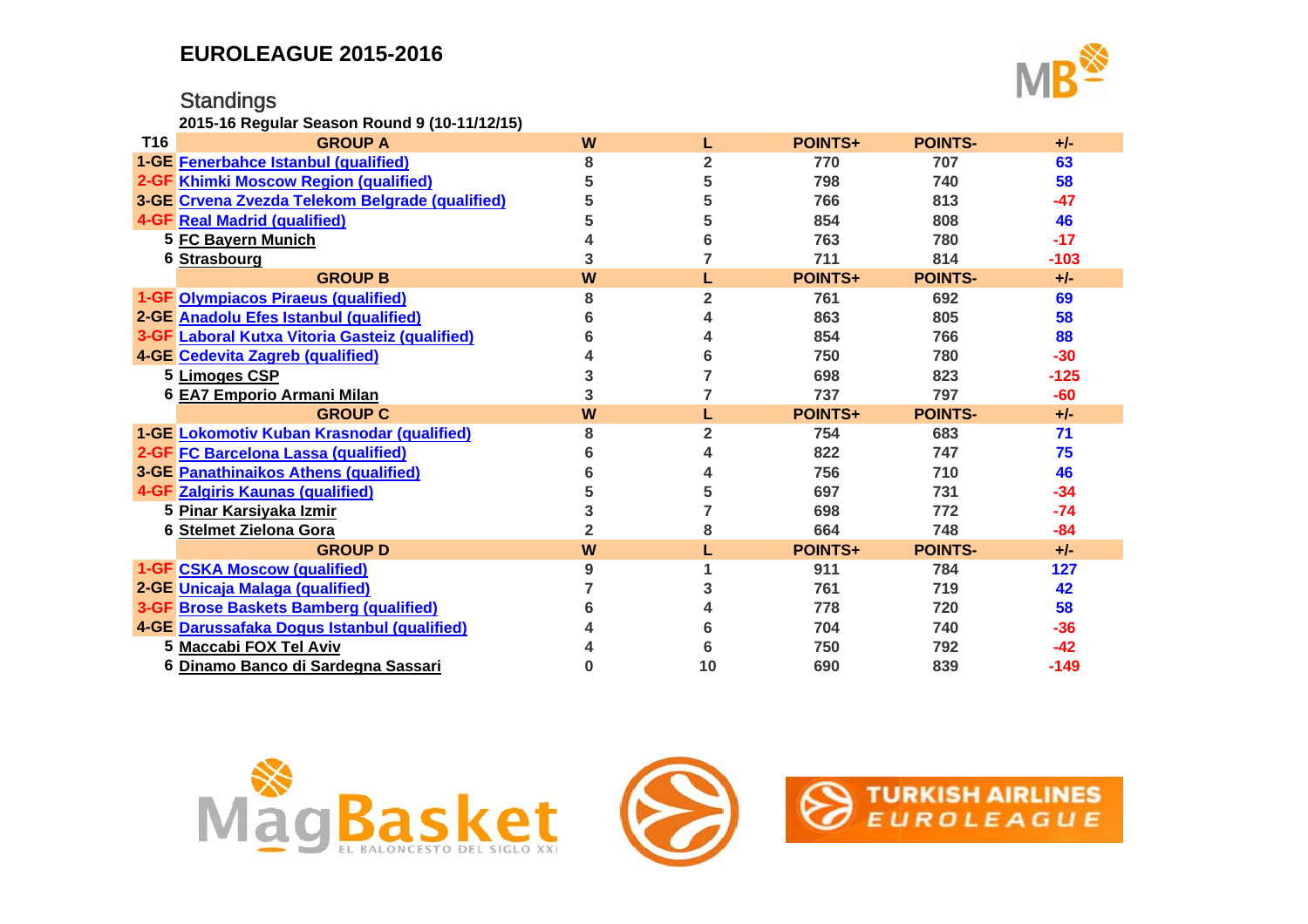



**>10 F** Games finished with a difference of more than 10 points **120 >15 F**Games finished with a difference of more than 15 points **18-Dec-15 >20 F** Games finished with a difference of more than 20 points **>3<11 F** Games finished with a difference between 4 and 10 points **<4F** Games finished with a difference of less than 4 points **Games:**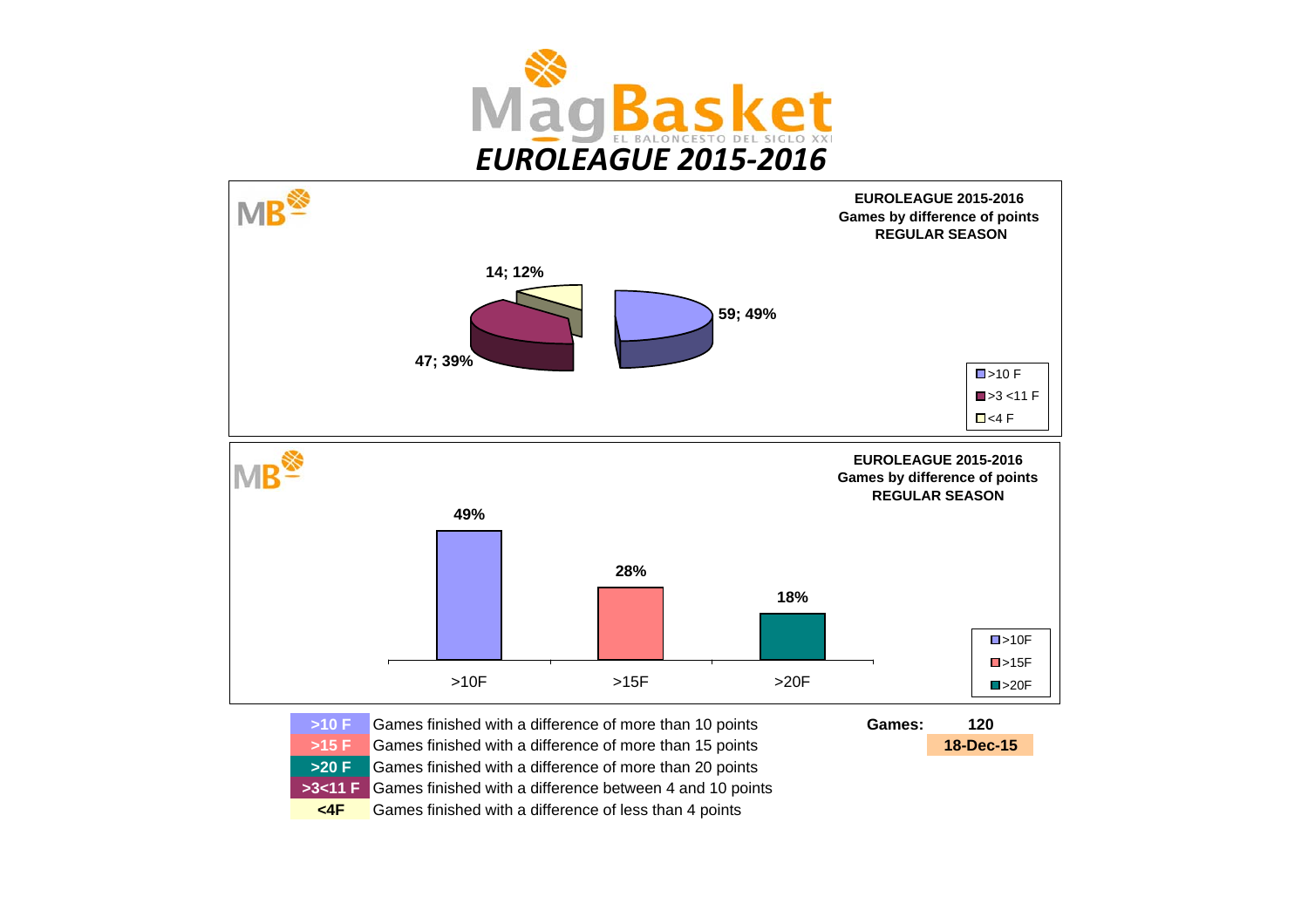

**REGULAR SEASON**



Games finished with a difference of less than 4 points

**<4 F**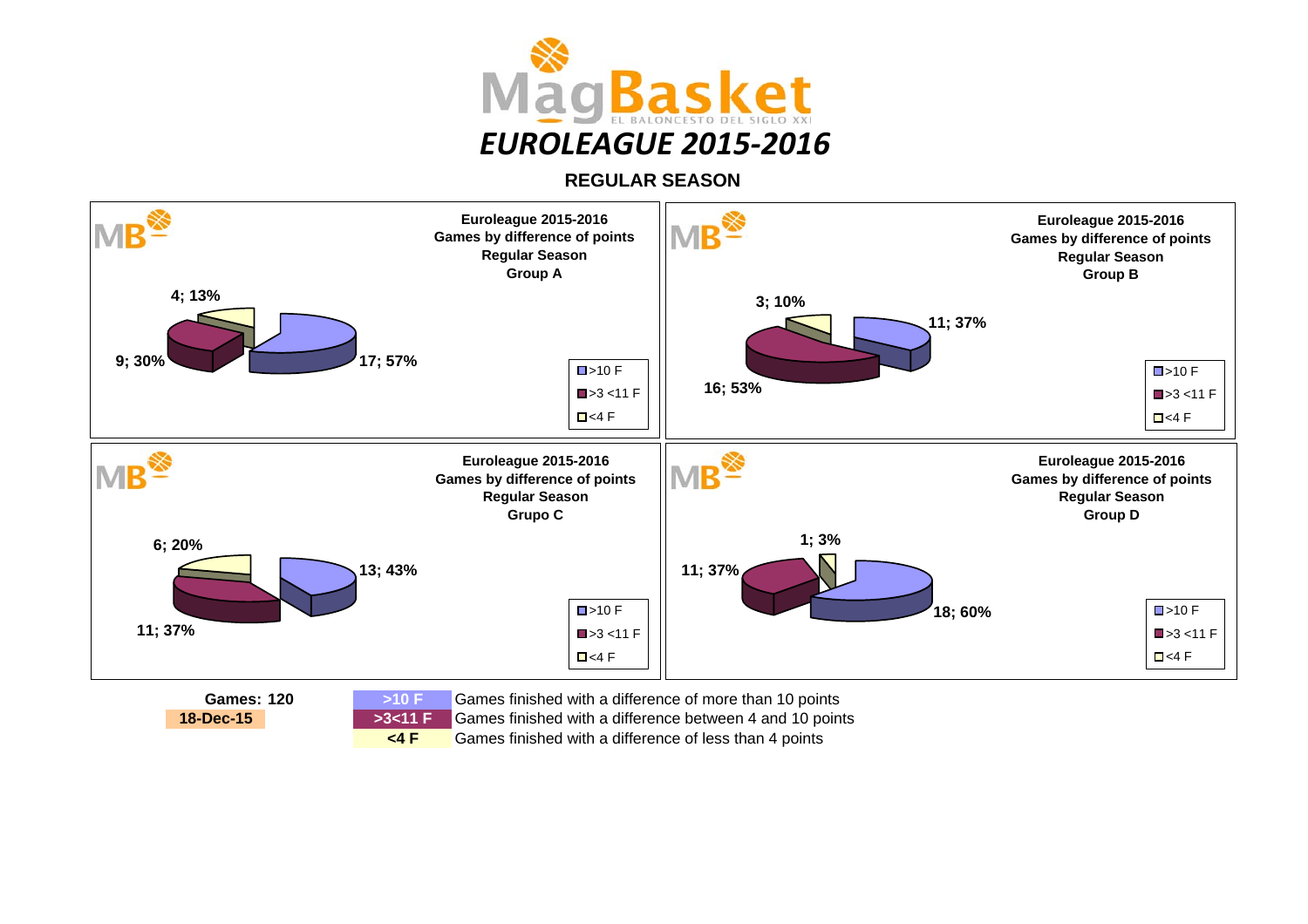

**REGULAR SEASON**



 Games finished with a difference of more than 10 points Games finished with a difference of more than 15 points Games finished with a difference of more than 20 points

**18-Dec-15**

**>15 F**

**>20 F**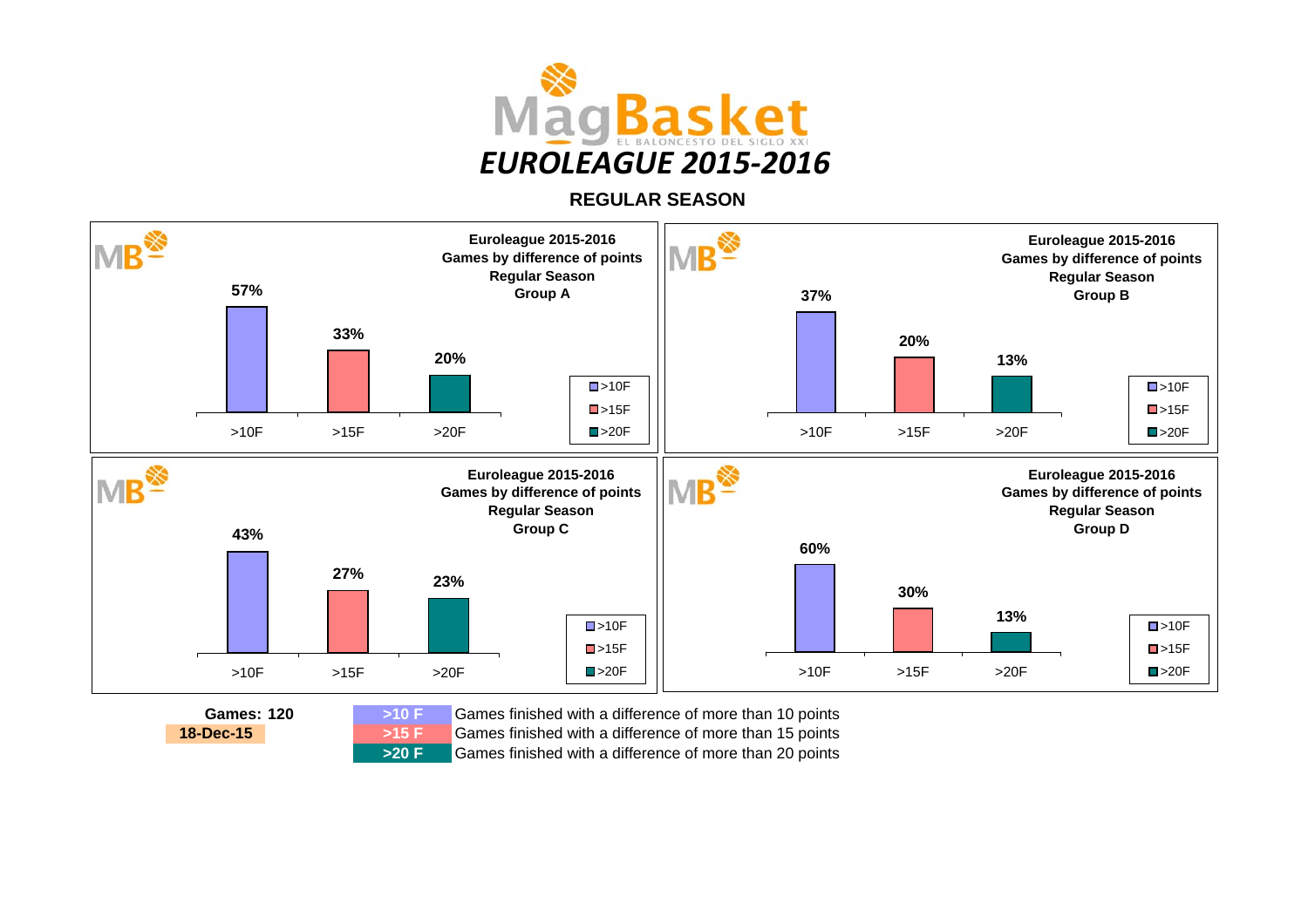## **2015-16 TURKISH AIRLINES EUROLEAGUE COMPETITION SYSTEM**

### **REGULAR SEASON**

Regular Season will be played from October 15 to December 18, 2015 24 teams divided into four groups (A, B, C, D) of six teams each.<br>Round-robin format, for a total of 10 games played by each team.<br>Best four teams from each group advance to the Top 16.

#### **GROUP A**

**Real Madrid** Fenerbahce Ulker Istanbul **Khimki Moscow Region** Crvena Zvezda Telekom Belgrade FC Bayern Munich **Strasbourg** 

#### **GROUP B**

**Olympiacos Piraeus** Anadolu Efes Istanbul Laboral Kutxa Vitoria Gasteiz **EA7 Emporio Armani Milan** Cedevita Zagreb **Limoges CSP** 

#### **GROUP C**

**FC Barcelona Lassa Panathinaikos Athens** Lokomotiv Kuban Krasnodar **Zalgiris Kaunas** Pinar Karsiyaka Izmir Stelmet Zielona Gora

#### **GROUP D**

**CSKA Moscow** Maccabi Tel Aviv Unicaja Malaga **Brose Baskets Bamberg** Darussafaka Dogus Istanbul Dinamo Banco Di Sardegna Sassari

#### **TOP 16**

Top 16 will be played from December 29, 2015 to April 8, 2016 16 betaward into two creations (E, F) of eight teams and into two creations (E, F) of eight teams ach.<br>The same divided into two groups (E, F) of eight teams each.<br>The same space of the same space of the play of the Rayoff

#### **GROUP E**

Fenerbahce Istanbul - 1A Anadolu Efes Istanbul - 2B **Panathinaikos Athens - 3C** Darussafaka Dogus Istanbul - 4D Lokomotiv Kuban Krasnodar - 1C<br>Unicaja Malaga - 2D Crvena Zvezda Telekom Belgrade - 3A Cedevita Zagreb - 4B

#### **GROUP F**

**Olympiacos Piraeus - 1B** FC Barcelona Lassa - 2C **PC Barcetona Cassa - 2C**<br>Brose Baskets Bamberg - 3D<br>Real Madrid - 3A **CSKA Moscow - 1D** Khimki Moscow Region - 2A Laboral Kutxa Vitoria - 3B Zalgiris Kaunas - 4C

#### **PLAYOFFS**

Playoffs will be played from April 12 to 26, 2016 8 teams play best-of-five series Series winners advance to the Final Four.

## **PLAYOFF A**

1st Place Group E VS. 4th Place Group F

#### **PLAYOFF B** 2nd Place Group F VS.

**3rd Place Group E** 

#### **PLAYOFF C** 1st Place Group F V<sub>5</sub> 4th Place Group E

**PLAYOFF D** 2nd Place Group E

VS. **3rd Place Group F** 





TURKISH AIRLINES EUROLEAGUE CHAMPIONSHIP GAME

Winner Semifinal A VS. Winner Semifinal B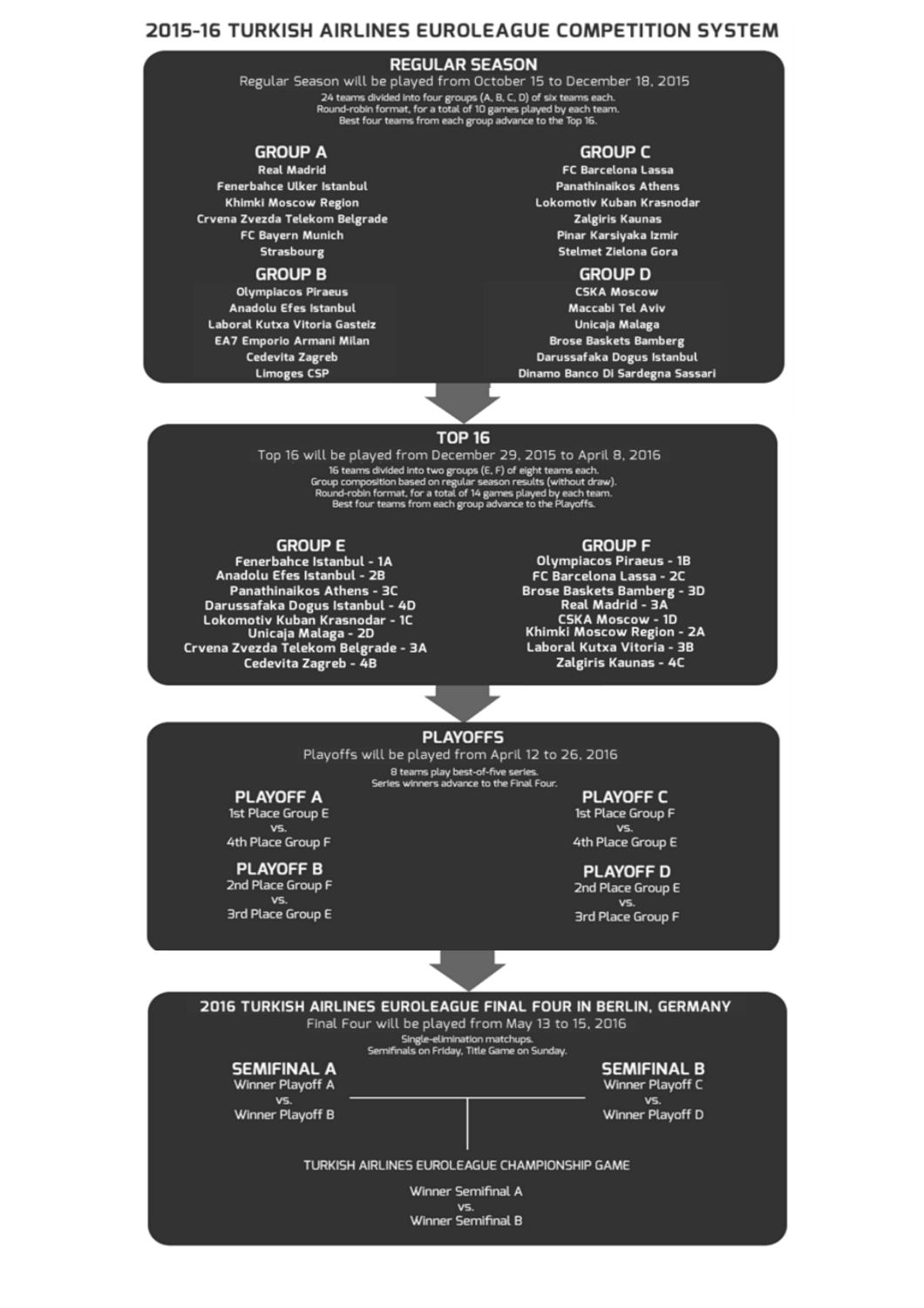

## **SEASON 2015-2016**

**120Games 2013-2014:**

**<4 F**

**SEASON 2014-2015**



**Games 2010-2011:**